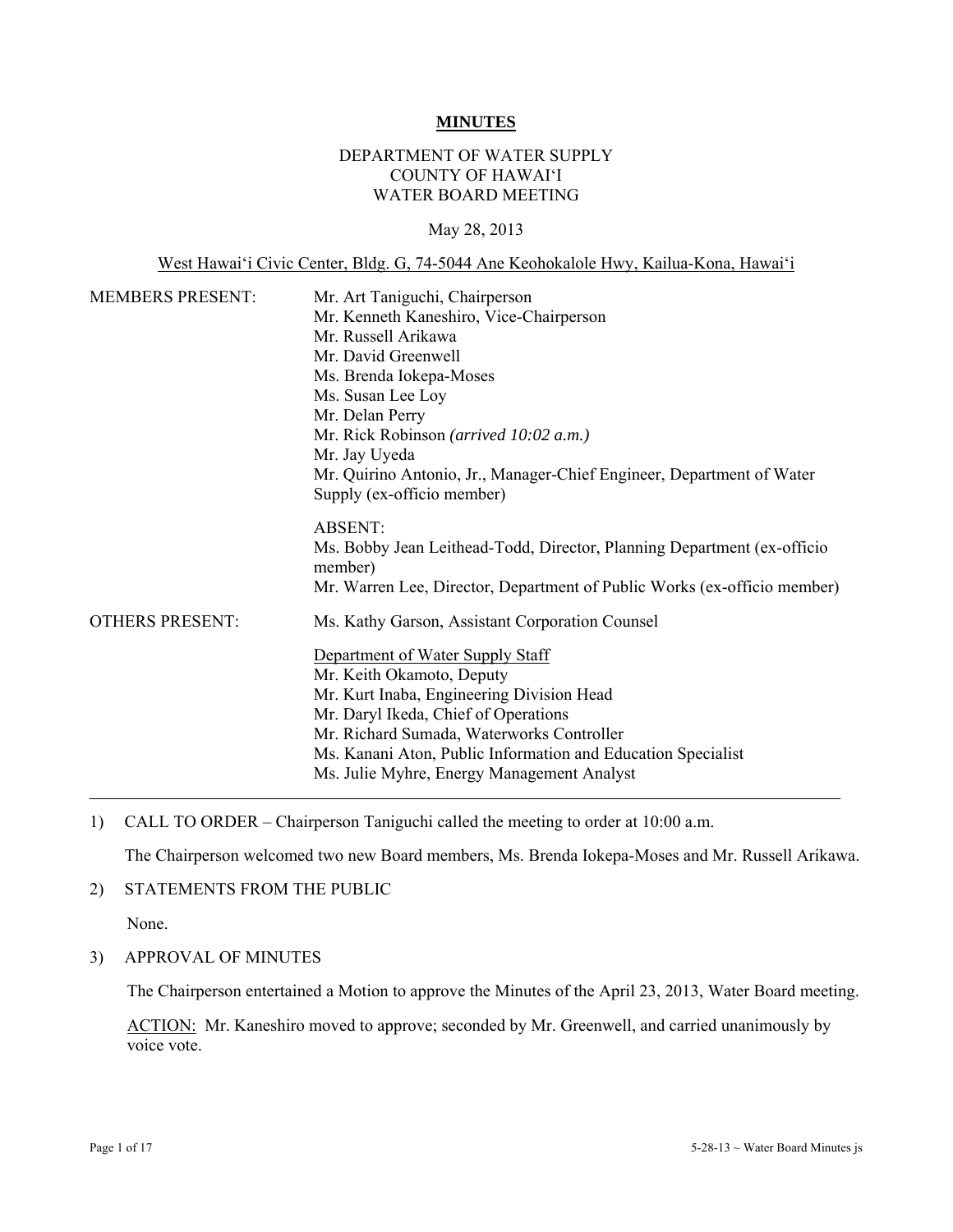## 4) APPROVAL OF ADDENDUM AND/OR SUPPLEMENTAL AGENDA

The Chairperson called for a Motion to approve Supplemental Agenda Items 6(A), MAINTENANCE BID NO. 2013-04, REPAIR AND MAINTENANCE OF KAHALU'U SHAFT HIL-A-VATOR, KONA; and 7(B), MATERIAL BID NO. 2013-06, FURNISHING AND DELIVERING WATER METERS, BRASS GOODS, FIRE HYDRANTS, VALVES, CHLORINATORS, PUMPS, PIPES, FITTINGS, SCADA, MOTORS AND MISCELLANEOUS ITEMS FOR THE DEPARTMENT OF WATER SUPPLY STOCK.

ACTION: Mr. Perry moved to approve; seconded by Ms. Lee Loy, and carried unanimously by voice vote.

## 5) SOUTH HILO:

#### A. **JOB NO. 2008-940, KULA'IMANO PRODUCTION WELL AND SUPPORTING FACILITIES:**

The contractor, Isemoto Contracting Company, Ltd., is requesting a contract time extension of 37 calendar days. This is the first time extension request for this project.

| Ext.                                |             |           | Days       |                                                                                                                                                                               |  |  |
|-------------------------------------|-------------|-----------|------------|-------------------------------------------------------------------------------------------------------------------------------------------------------------------------------|--|--|
| $\#$                                | From (Date) | To (Date) | (Calendar) | Reason                                                                                                                                                                        |  |  |
|                                     | 5/20/13     | 6/26/13   | 37         | Additional work (not in original scope)<br>requested or required by DWS and HELCO<br>(13 working days). Inclement and<br>unworkable weather conditions (12)<br>working days). |  |  |
| Total Days (including this request) |             |           |            |                                                                                                                                                                               |  |  |

The contractor originally requested a 78 working-day extension. Staff reviewed the request and found that a 37 calendar (25 working) day extension was justified.

The Manager-Chief Engineer recommended that the Board grant this contract time extension of 37 calendar days to Isemoto Contracting Company, Ltd., for JOB NO. 2008-940, KULAI'MANO PRODUCTION WELL AND SUPPORTING FACILITIES. If approved, the contract completion date will be extended from May 20, 2013 to June 26, 2013.

MOTION: Mr. Greenwell moved to approve, seconded by Mr. Kaneshiro.

The Manager-Chief Engineer said that the staff had scrutinized the time extension request, which was for inclement weather and for one change order; the staff found the number of days requested was acceptable.

Mr. Greenwell said he appreciated that the Department had brought the number of days down to a reasonable number.

The Manager-Chief Engineer said that there is a directive to the staff to carefully scrutinize the number of days requested for time extensions; DWS will not grant time requests willy-nilly.

Chairperson Taniguchi expressed his appreciation for the reduction of the original request of 78 working days to the current request for 37 *calendar* days.

Mr. Uyeda noted that the new completion date is June 26, and asked if that was enough time to finish the project.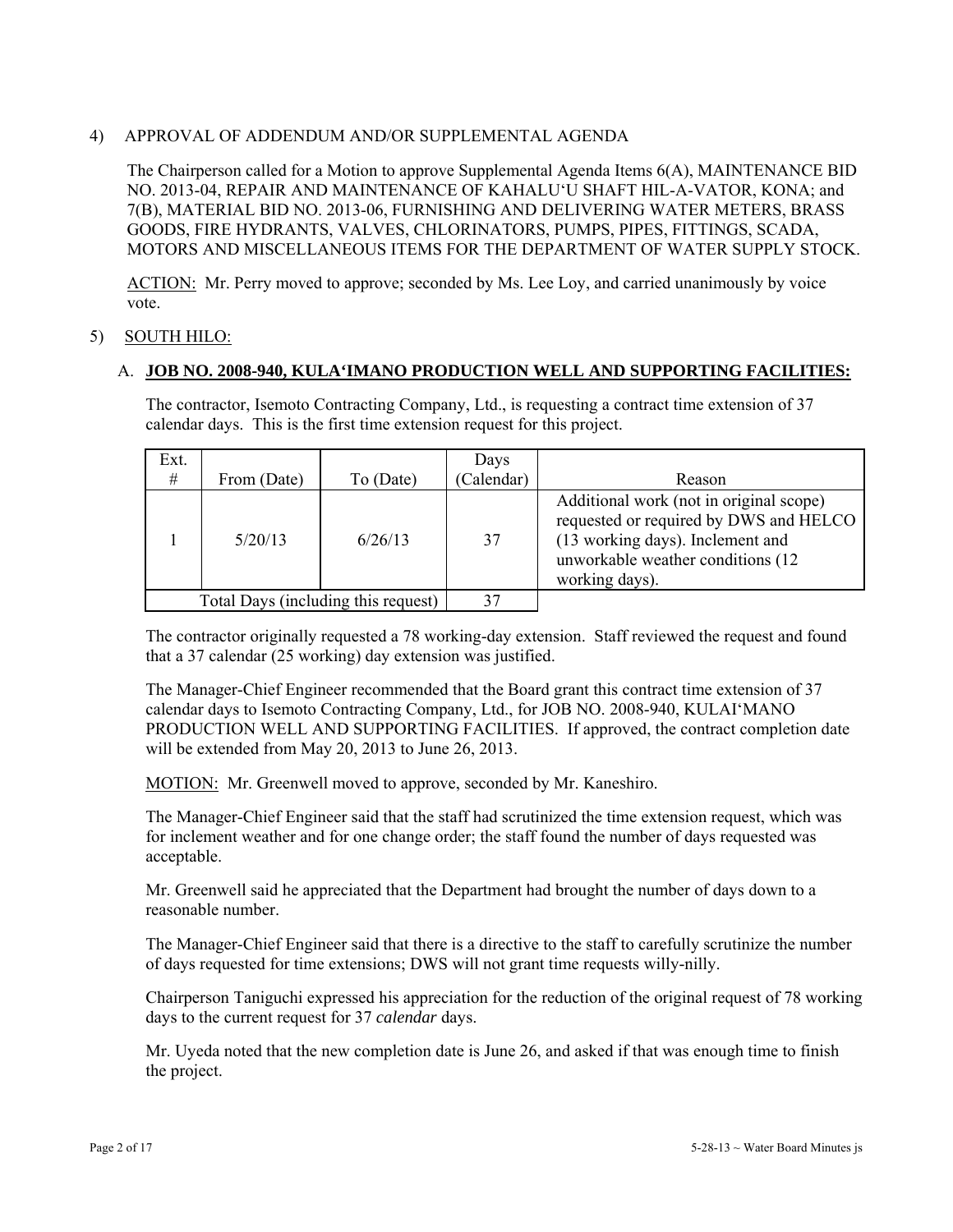The Manager-Chief Engineer said yes, the contractor had already been pretty close to completing the project when making the request. In the last couple of weeks, the contractor was getting ready to start up the pump.

ACTION: Motion carried unanimously by voice vote.

#### 6) NORTH KONA:

## A. **MAINTENANCE BID NO. 2013-04, REPAIR AND MAINTENANCE OF KAHALU'U SHAFT HIL-A-VATOR, KONA:**

There were no bids received for this contract, and staff will obtain quotations in the best interest of the Department.

The Manager-Chief Engineer said that DWS will seek quotations from available contractors for just this fiscal year, and come back for bids again next year.

## B. **QUEEN KA'AHUMANU HIGHWAY WIDENING – PHASE 2 PROJECT UPDATE:**

*(This Item was deferred from the April 23, 2013, Water Board meeting.)* 

The State Department of Transportation, Highways Division (DOT) has submitted a letter requesting the participation by the Department of Water Supply (DWS) to fund an additional \$195,865.00 for the redesign of a portion of the Queen Ka'ahumanu Highway Widening – Phase 2 project by May 15, 2013, as well as an estimated amount of \$200,000.00 for added construction costs based on the redesign.

The letter reiterates the importance of meeting their deadline, so as to not affect the contract schedule any further. There is an existing Memorandum of Agreement (MOA) that was entered into between DWS and DOT in the amount of \$3,744,000.00, but this additional work is considered to be over and beyond that original scope, due to DOT's directive to re-align a portion of the highway to avoid archeological sites.

It was the Department's understanding that DWS's commitment to fund the redesign is needed, or else the proposed water system will be removed from the contract. The Department has been in discussion with DOT regarding this matter, and this matter was placed on the Agenda for discussion and possible action.

The Manager-Chief Engineer said that he and the Deputy had met last Friday afternoon with Mr. Sal Panem and Mr. Sterling Chow of the Department of Transportation, along with Mr. Steve Bartholomew of Goodfellow Brothers, the contractor. The meeting was an attempt by Goodfellow Brothers to convince DWS to pay the additional cost that they were requesting on the project. However, the Manager-Chief Engineer and the Deputy held their ground, saying that DWS is not convinced that the additional costs are justifiable. DWS tried to negotiate the cost down, the Manager-Chief Engineer said. The talks went nowhere, although Goodfellow Brothers basically agreed to take a second look at their request. No other agreement was reached. The Manager-Chief Engineer said that during the recent American Water Works Association (AWWA) conference on Oahu, the Manager-Chief Engineer tried to arrange a meeting with Mr. Glenn Okimoto, the DOT Director, but Mr. Okimoto was not available. The Manager-Chief Engineer then tried to arrange a meeting with the Deputy Director, Ms. Jadine Urasaki. However, Ms. Urasaki was unavailable until sometime in early June. Following the inconclusive meeting on Friday, the Manager-Chief Engineer suggested that this matter be either deferred or tabled until some kind of acceptable solution can be reached with DOT. DWS intends to keep talking with DOT. However, the deadlines that DOT has set will not matter until such time as the Water Board approves any additional costs. The Manager-Chief Engineer said that the Department of Environmental Management (DEM) also wrote a letter to the DOT in May, to which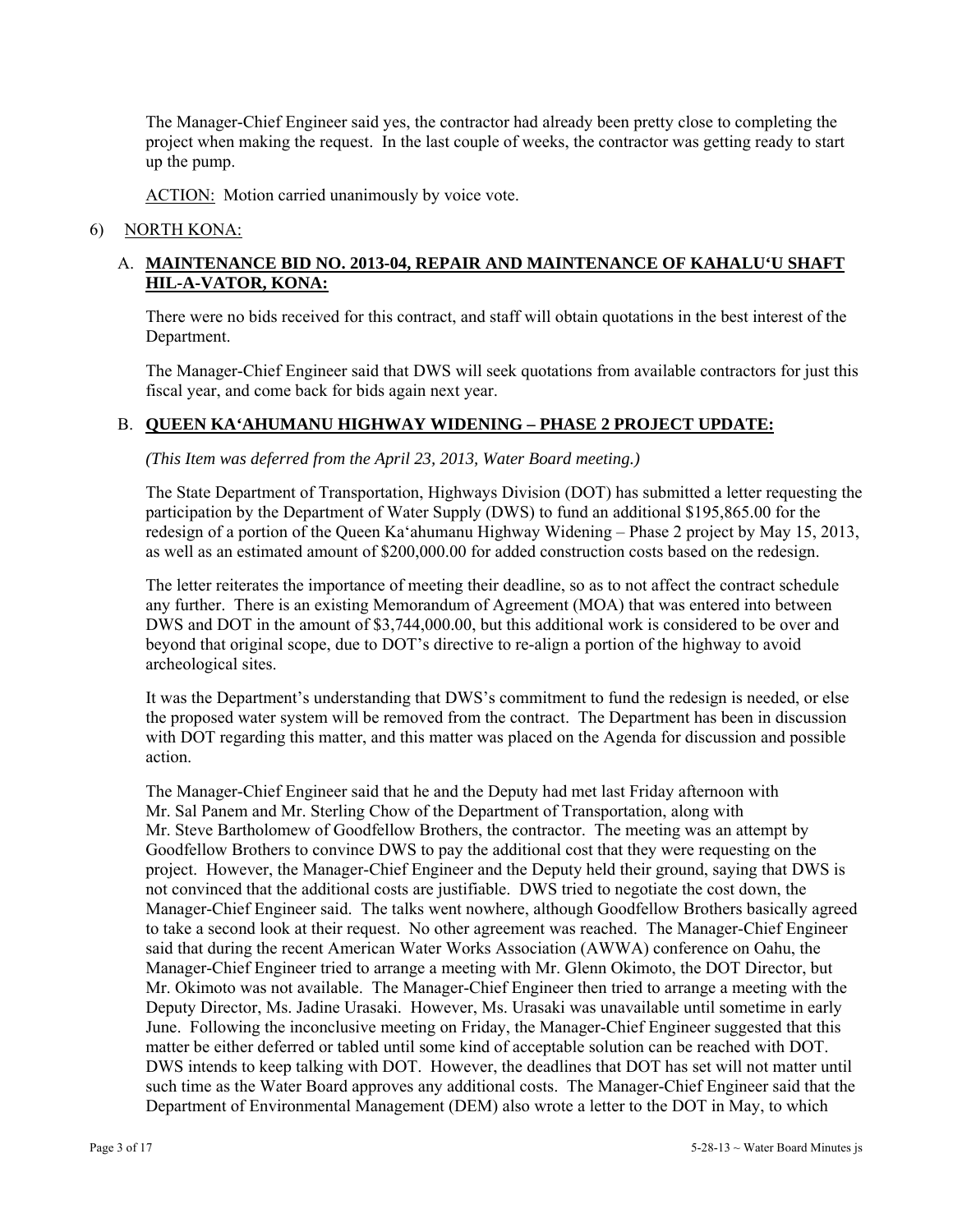DOT has not responded. It is not clear what is happening at DOT, he said. The Manager-Chief Engineer again suggested either deferring or tabling this matter until something comes up that the Department can bring to the Board.

Mr. Greenwell asked that the Board hold more discussion on this matter in Executive Session, instead of going over it now.

Ms. Garson said yes, the Board can do that. She noted that the current open session discussion was for the Manager-Chief Engineer to inform the Board about his meeting on Friday.

Ms. Garson noted that the Board had received an email on this issue with DOT from a member of the public; copies of the email were distributed to the Board today.

The Deputy wanted to have it on record that he and the Manager-Chief Engineer had reiterated to the DOT on Friday that the Department remains committed to this project; DWS wants to be participants in this project because it is smart government. It is a prudent thing to do, he said. DWS's willingness to participate is evidenced by its deposit of the \$3.4 million with DOT in 2010.

Mr. Robinson asked what DWS is getting for the \$3.4 million.

The Manager-Chief Engineer said that DWS is getting an estimated five miles of 16-inch pipeline all the way to the airport. It works out to approximately \$136 per foot of 16-inch pipeline, which is a pretty cheap price.

Mr. Robinson asked whether DOT is paying the Department any interest on the \$3.4 million for the period that DOT has held it.

The Manager-Chief Engineer said that DWS asked DOT that question at last month's Board meeting; it is still not clear what is happening as far as interest accrued on that \$3.4 million that DWS deposited with DOT back in 2010. DWS should ask DOT that question again, he said.

Mr. Robinson asked whether the funds are held in an escrow account, or whether the funds are just sucked up into a general fund account with the State.

The Manager-Chief Engineer said he really did not know. He thought DWS should write DOT a letter to ask what is happening with DWS's funds.

Mr. Inaba said that DOT explained to him that the money went into DOT's general C.I.P. account that is used for projects statewide. DOT assured Mr. Inaba that the money will be used to do DWS's part of the highway widening project.

Mr. Robinson asked whether it was the general C.I.P. account at the DOT.

Mr. Inaba confirmed this, but said it was not clear whether it was earmarked just for highways, or was for all DOT projects.

Chairperson Taniguchi asked whether DOT had referred to the interest on the money as belonging to DOT.

Mr. Inaba said yes, DOT basically said DWS was not going to earn any interest on the money.

Mr. Kaneshiro asked whether this design change would increase the amount of pipeline needed.

The Manager-Chief Engineer said no, it would not. The amount of pipeline would basically be the same, or maybe a little less.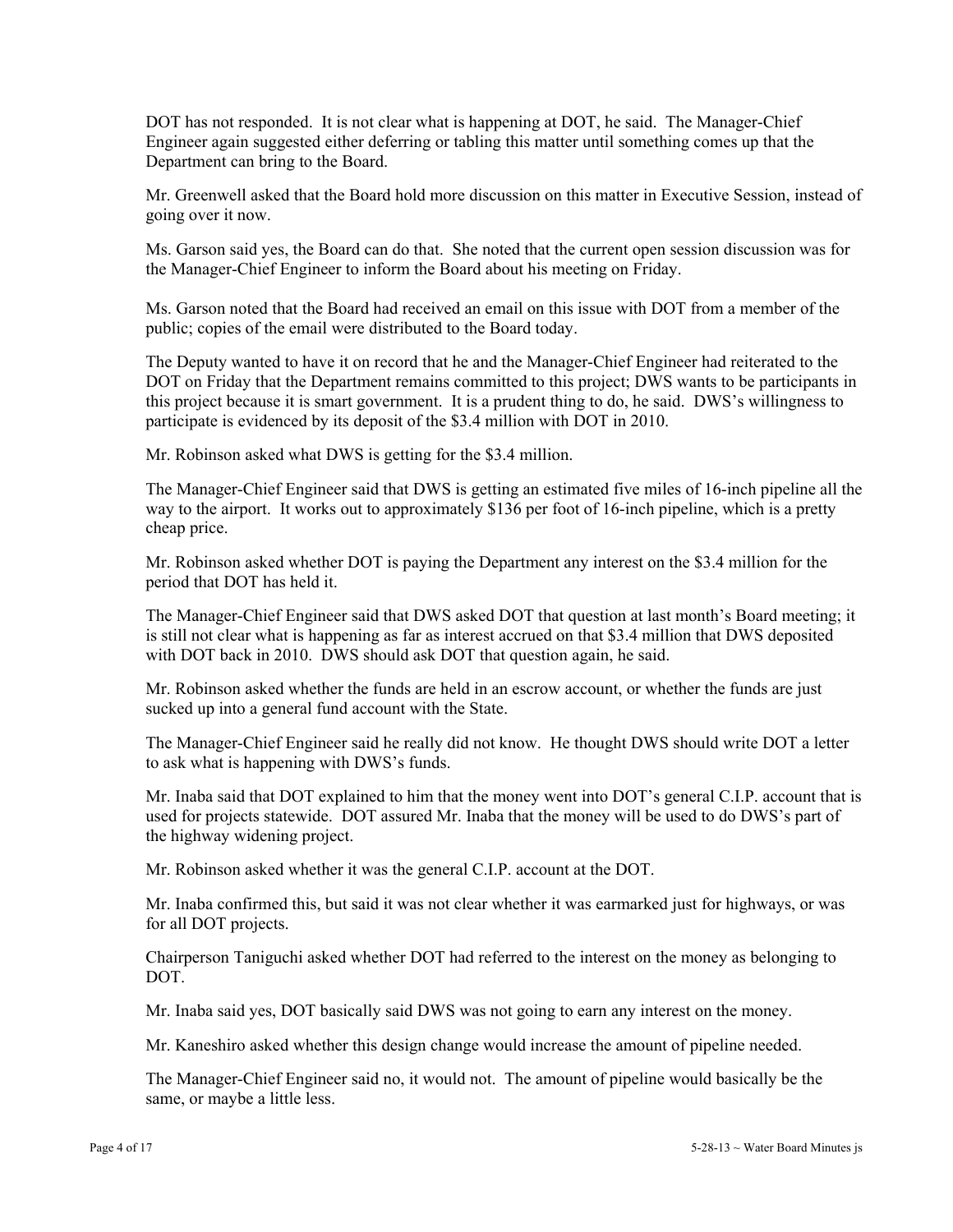Ms. Lee Loy said she appreciated the Manager-Chief Engineer articulating the Board's concerns in its (May 7, 2013) letter to DOT. She asked whether DOT had responded.

The Manager-Chief Engineer said no, there was no response.

Ms. Lee Loy said she would save further questions for the Executive Session.

Chairperson Taniguchi clarified that the letter in question was dated May 7, 2013.

The Manager-Chief Engineer said DEM had also written to DOT regarding the May 15, 2013 deadline that DOT had set for them (and DWS). He said that DOT had not responded to DEM's letter, either. As far as deadlines go, it is up in the air, he said.

Mr. Kaneshiro asked whether a Motion to defer was needed.

Ms. Garson said no. No Motion was on the floor, and no Motion to defer was needed. The Board also did not need to table the Item; the Department can just re-agendize it if there is an update, or if the Board needs to discuss new information on the matter.

Chairperson Taniguchi asked about the writer of the email, Mr. Aaron Stene.

Ms. Garson said that he is a member of the public.

Ms. Aton said that Mr. Stene had his own blog for a while.

The Manager-Chief Engineer said that he is a concerned citizen who read the Board's April 23, 2013 Minutes, and emailed the Board his concerns.

Mr. Arikawa asked what happens if DWS is kicked out of the project; he asked if DWS gets the full \$3.4 million back.

The Manager-Chief Engineer said that early on in the project, the contractor had purchased the pipes. He said the stockpile of pipes is visible at the intersection between Queen Ka'ahumanu Highway and Kealakehe Parkway. DWS paid for those pipes, which have yet to be installed, he added. It is unclear whether or not DWS would get its full \$3.4 million back from DOT, if DWS does not participate in the project, he said.

Mr. Inaba noted that DWS paid just over \$1 million for the pipes.

#### 7) MISCELLANEOUS:

## A. **DEDICATION OF WATER SYSTEMS:**

The Department has received the following documents for action by the Water Board. The water systems have been constructed in accordance with the Department's standards and are in acceptable condition for dedication.

#### **1. BILL OF SALE**

Subdivision Application No.: N/A Seller: Kyong Sung Tax Map Key: (3) 1-6-003:018 and 023 E.W.O.: 2010-015 No. of Lots: Not applicable Zoning: ML-1a Facilities Charge: N/A Final Inspection Date: 4/6/2011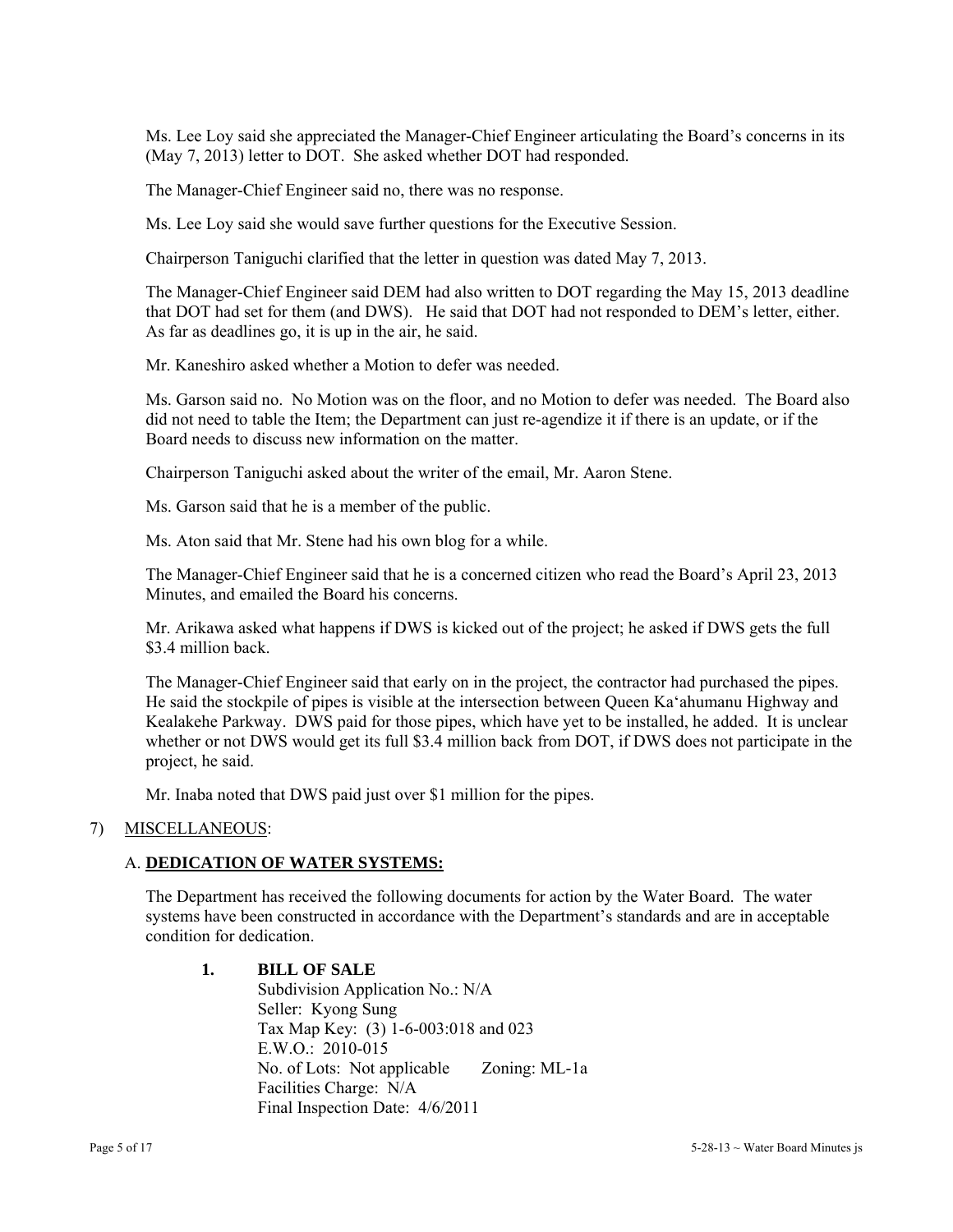Water System Cost: \$89,000.00

 **2. GRANT OF EASEMENT**  Grantor: Kyong Suk Sung and Christine Sung Tax Map Key: (3) 1-6-003:022 portion E.W.O.: 2010-015 Facilities Charge: N/A

The Manager-Chief Engineer recommended that the Water Board accepts these documents subject to the approval of the Corporation Counsel, and that either the Chairperson or the Vice-Chairperson be authorized to sign the documents.

Ms. Garson noted that the Supplemental Agenda regarding MATERIAL BID NO. 2013-06, FURNISHING AND DELIVERING WATER METERS, BRASS GOODS, FIRE HYDRANTS, VALVES, CHLORINATORS, PUMPS, PIPES, FITTINGS, SCADA, MOTORS AND MISCELLANEOUS ITEMS FOR THE DEPARTMENT OF WATER SUPPLY STOCK, had been erroneously labeled 7(A). The Minutes hereby confirm that the Material Bid Item is **7(**B**)**, she said.

MOTION: Mr. Robinson moved to approve; seconded by Mr. Perry.

The Manager-Chief Engineer asked why the Dedications were separate.

Mr. Inaba said they were separate because the land ownership falls under two names, while the improvements were put in by one individual.

The Manager-Chief Engineer said that this Dedication is for a subdivision that has been completed and has passed inspection by DWS inspectors.

Mr. Inaba confirmed this, and noted that the Facilities Charge had been paid.

Mr. Arikawa asked to recuse himself from the vote.

Chairperson Taniguchi asked where the subdivision was located.

Mr. Arikawa said that it was behind the Christian Liberty School in Kea'au.

Ms. Lee Loy said that it was on Milo Street.

The Manager-Chief Engineer suggested going back to DWS's practice of providing maps to illustrate the location of Items on the Agenda, to help the Board orient themselves.

Chairperson Taniguchi noted that Mr. Larry Beck of Engineering Division used to project maps on the screen during Board meetings.

Mr. Inaba said that maps could be provided as attachments to the Board packets.

Ms. Lee Loy said that providing maps would be very helpful to provide context.

The Manager-Chief Engineer said that the Department could provide maps as attachments to the Board packets.

ACTION: Motion carried with eight (8) Ayes, and one recusal (Mr. Arikawa).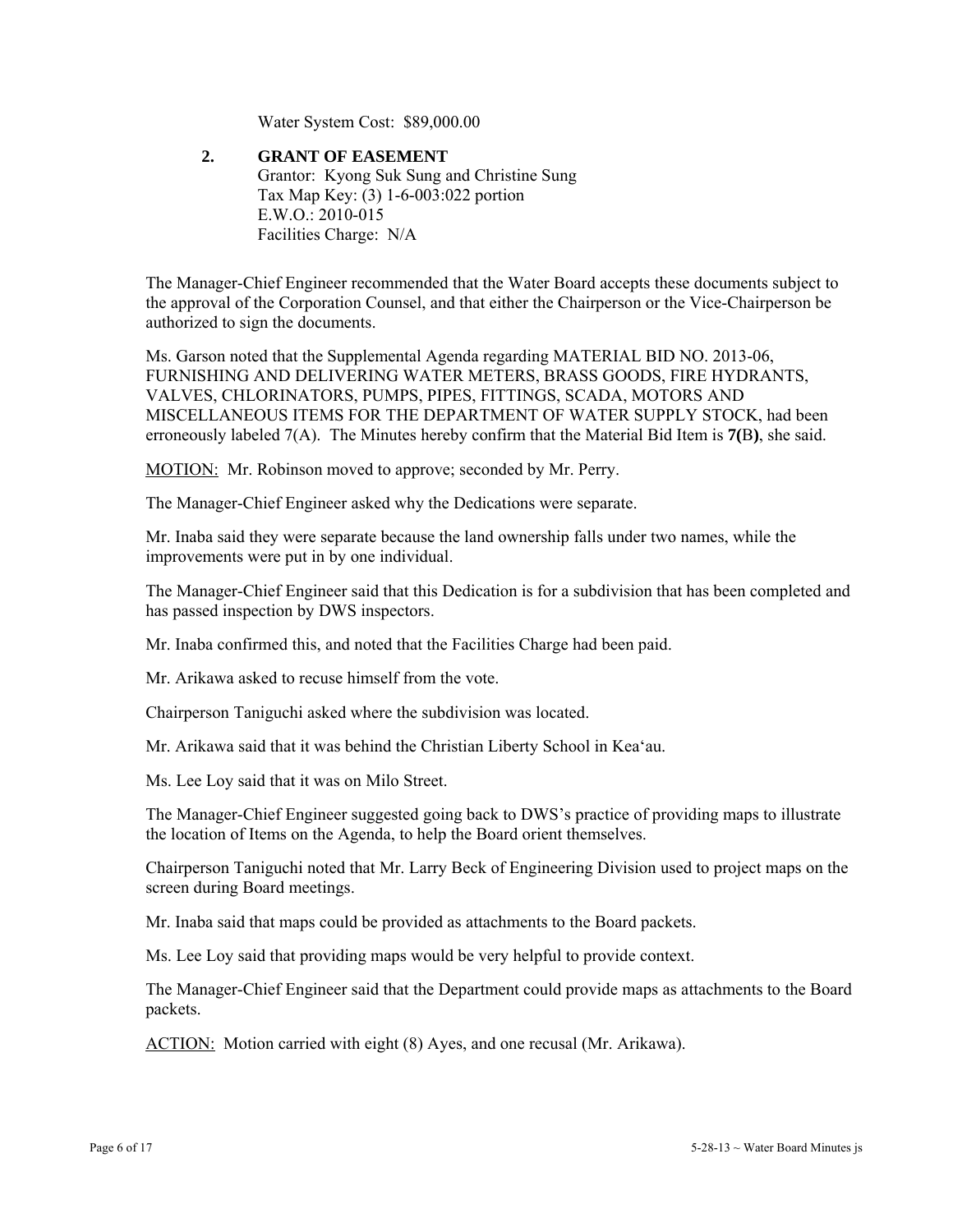## B. **MATERIAL BID NO. 2013-06, FURNISHING AND DELIVERING WATER METERS, BRASS GOODS, FIRE HYDRANTS, VALVES, CHLORINATORS, PUMPS, PIPES, FITTINGS, SCADA, MOTORS AND MISCELLANEOUS ITEMS FOR THE DEPARTMENT OF WATER SUPPLY STOCK:**

Bids were received and opened on May 22, 2013, at 2:00 p.m. The contract period for all Parts is one year, from July 1, 2013 to June 30, 2014. All Parts are established price agreements for materials on an "As-Needed Basis."

The Manager-Chief Engineer recommended that the Board award the contract to the following bidders for MATERIAL BID NO. 2013-06, FURNISHING AND DELIVERING WATER METERS, BRASS GOODS, FIRE HYDRANTS, VALVES, CHLORINATORS, PUMPS, PIPES, FITTINGS, SCADA, MOTORS, AND MISCELLANEOUS ITEMS FOR THE DEPARTMENT OF WATER SUPPLY STOCK, on an as-needed basis, as listed below, and that either the Chairperson of the Vice-Chairperson be authorized to sign the contract(s), subject to review as to form and legality of the contract(s) by Corporation Counsel. The contract period shall be from July 1, 2013 to June 30, 2014.

| <b>PART</b><br>NO.      | <b>DESCRIPTION</b>                                      | <b>BIDDER</b>                                  | <b>AMOUNT</b> |
|-------------------------|---------------------------------------------------------|------------------------------------------------|---------------|
| $\mathbf{1}$            | DUCTILE IRON PIPE, PUSH-ON TYPE<br><b>JOINT</b>         | Ferguson Enterprises, Inc.                     | \$78,454.01   |
| $\overline{2}$          | <b>DUCTILE IRON FITTINGS</b>                            | Ferguson Enterprises, Inc.                     | \$28,965.90   |
| $\overline{\mathbf{3}}$ | <b>FLANGE GASKETS</b>                                   | Ferguson Enterprises, Inc.                     | \$20,604.77   |
| $\overline{\mathbf{4}}$ | NUTS, BOLTS, AND THREADED<br><b>RODS</b>                | AP Water Supply, Inc. dba<br><b>HIW Hawaii</b> | \$48,724.53   |
| $\overline{5}$          | <b>COPPER TUBING</b>                                    | Ferguson Enterprises, Inc.                     | \$92,663.05   |
| 6                       | <b>GALVANIZED PIPES T&amp;C</b><br>(THREADED & COUPLED) | Ferguson Enterprises, Inc.                     | \$7,164.90    |
| $\overline{7}$          | HIGH DENSITY POLYETHYLENE<br>(HDPE) PIPE                | Ferguson Enterprises, Inc.                     | \$222,143.58  |
| 8                       | <b>METER BOXES</b>                                      | Ferguson Enterprises, Inc.                     | \$51,637.17   |
| 9                       | <b>METER COVERS</b>                                     | AP Water Supply, Inc. dba<br><b>HIW Hawaii</b> | \$3,600.00    |
| <b>10A</b>              | AUTOMATIC METER READING UNIT                            | Ferguson Enterprises, Inc.                     | \$425.25      |
| 11                      | 5/8" WATER METERS                                       | Ferguson Enterprises, Inc.                     | \$73,499.53   |
| 12                      | 1"-2" WATER METERS                                      | Ferguson Enterprises, Inc.                     | \$19,975.13   |
| <b>13A</b>              | <b>COMPOUND WATER METERS</b>                            | Ferguson Enterprises, Inc.                     | \$9,594.31    |
| 14                      | TURBINE METERS AND STRAINERS                            | Ferguson Enterprises, Inc.                     | \$21,638.62   |
| <b>15A</b>              | DETECTOR CHECK METERS                                   | Ferguson Enterprises, Inc.                     | \$4,934.60    |
| <b>16A</b>              | FIRE SERVICE METERS                                     | Ferguson Enterprises, Inc.                     | \$40,557.65   |
| 17                      | <b>FIRE HYDRANTS</b>                                    | Ferguson Enterprises, Inc.                     | \$90,758.07   |
| 18                      | <b>AMERICAN DARLING FIRE</b><br>HYDRANT EXTENSION KIT   | Ferguson Enterprises, Inc.                     | \$6,654.59    |
| 19                      | MUELLER FIRE HYDRANT<br><b>EXTENSION KIT</b>            | AP Water Supply, Inc. dba<br>HIW Hawaii        | \$4,288.00    |
| 20                      | <b>BALL METER VALVES</b>                                | Ferguson Enterprises, Inc.                     | \$56,065.00   |
| 21                      | BALL VALVE, PACK JOINT X METER<br><b>COUPLING / FIP</b> | Ferguson Enterprises, Inc.                     | \$33,604.00   |
| 22                      | COMPRESSION JOINT COUPLING                              | Ferguson Enterprises, Inc.                     | \$5,253.20    |
| 23                      | PACK JOINT COUPLING                                     | Ferguson Enterprises, Inc.                     | \$37,690.95   |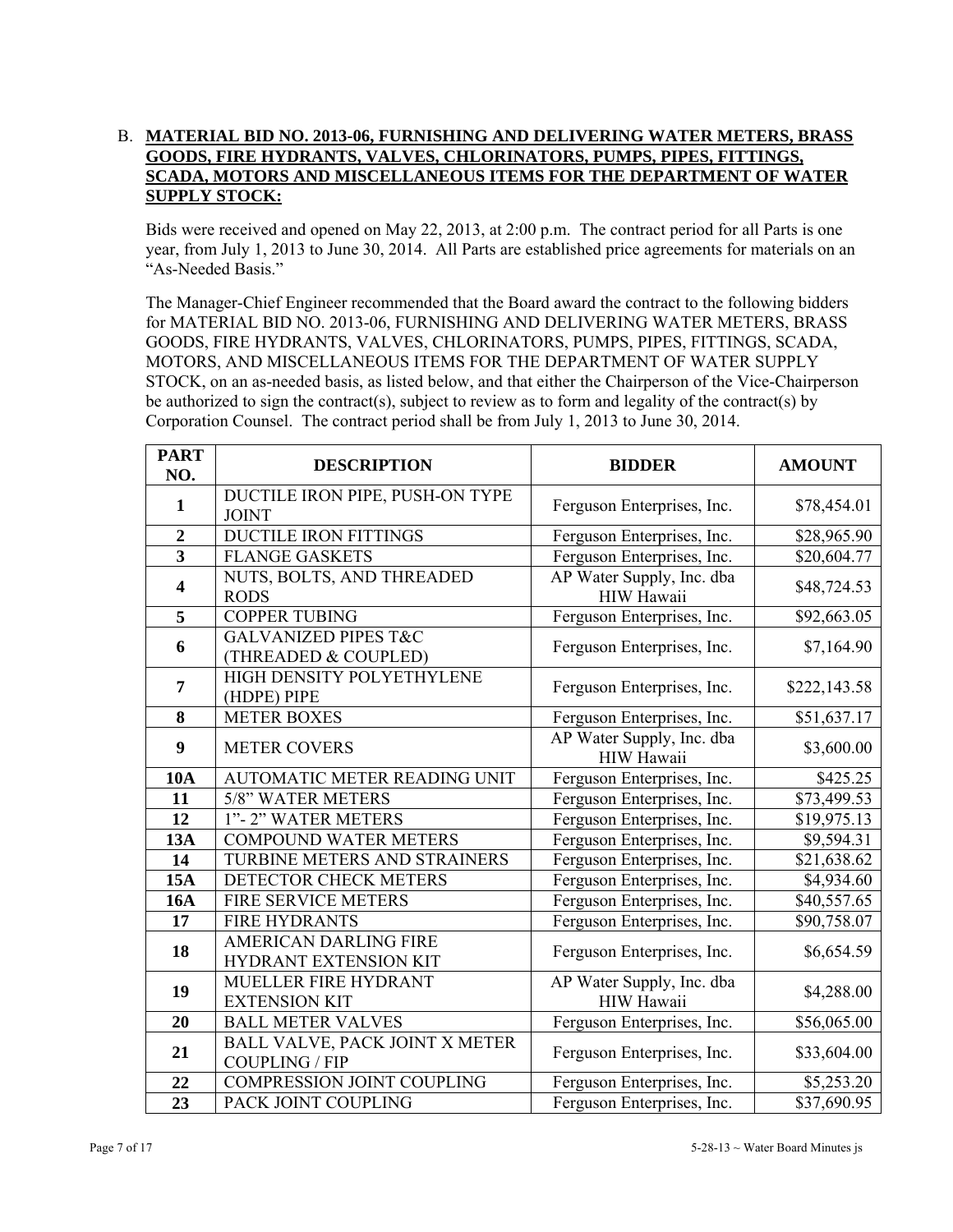| 24  | <b>CORPORATION AND CURB STOPS -</b>                       | Ferguson Enterprises, Inc.                                 | \$73,614.90            |
|-----|-----------------------------------------------------------|------------------------------------------------------------|------------------------|
|     | <b>BALL TYPE</b>                                          |                                                            |                        |
| 25  | PRESSURE REGULATORS                                       | Ferguson Enterprises, Inc.                                 | \$981.55               |
| 26  | <b>HOSE BIBBS</b>                                         | Ferguson Enterprises, Inc.                                 | $\overline{$}3,007.79$ |
| 27  | <b>INVERTED MARKING PAINT</b>                             | Ferguson Enterprises, Inc.                                 | \$9,567.13             |
| 28  | <b>AIR RELIEF VALVES</b>                                  | Ferguson Enterprises, Inc.                                 | \$5,661.00             |
| 29  | <b>DUCKBILL CHECK VALVES</b>                              | Ferguson Enterprises, Inc.                                 | \$73,311.13            |
| 31  | GATE VALVES - 3" AND LARGER,<br>125# CLASS                | Ferguson Enterprises, Inc.                                 | \$30,478.41            |
| 32  | GATE VALVES - 3" AND LARGER,<br>250# CLASS                | Ferguson Enterprises, Inc.                                 | \$47,575.71            |
| 33  | <b>BUTTERFLY VALVES</b>                                   | AP Water Supply, Inc. dba<br>HIW Hawaii                    | \$9,712.00             |
| 34  | <b>AUTOMATIC CONTROL VALVES</b>                           | AP Water Supply, Inc. dba<br>HIW Hawaii                    | \$1,178,655.00         |
| 35  | <b>ANTI-CAVITATION VALVES</b>                             | Ferguson Enterprises, Inc.                                 | \$234.599.69           |
| 37  | <b>INDUSTRIAL ACTUATOR</b>                                | TK Process Hawaii, LLC                                     | \$12,550.06            |
| 38  | DIGITAL HIGH-RESOLUTION<br><b>CONTROLLER</b>              | TK Process Hawaii, LLC                                     | \$2,615.27             |
| 39  | MECHANICAL SEALS                                          | TK Process Hawaii, LLC                                     | \$114,740.08           |
| 41  | <b>MOTORS</b>                                             | The Solaray Corp. dba Inter-<br><b>Island Solar Supply</b> | \$1,391,163.72         |
| 42  | LOW HORSEPOWER VFD $(1/4$ HP $- 15$<br><b>HP 460 VAC)</b> | TK Process Hawaii, LLC                                     | \$14, 118.67           |
| 43  | SOLID STATE REDUCED VOLTAGE<br>SOFT STARTER & SPARE PARTS | TK Process Hawaii, LLC                                     | \$2,970,518.19         |
| 45A | <b>SURGE PROTECTION DEVICES</b>                           | Caltrol, Inc.                                              | \$27,288.23            |
| 47  | <b>3 PHASE MONITOR RELAY</b>                              | OneSource Distributors                                     | \$1,707.00             |
| 49A | PRESSURE TRANSMITTER                                      | TK Process Hawaii, LLC                                     | \$1,367.00             |
| 50  | <b>LIQUID LEVEL SENSOR</b>                                | TK Process Hawaii, LLC                                     | \$8,027.14             |
| 51A | <b>FLOW SWITCH</b>                                        | TK Process Hawaii, LLC                                     | \$929.36               |
| 52A | ELECTROMAGNETIC FLOW METERS                               | AP Water Supply, Inc. dba<br>HIW Hawaii                    | \$495,186.00           |
| 54  | <b>CIRCULAR CHART RECORDER</b>                            | <b>OneSource Distributors</b>                              | \$174.40               |
| 57A | <b>ENCLOSURES</b>                                         | Caltrol, Inc.                                              | \$106,584.79           |
| 58  | INDUSTRIAL MOTOR LEAD CABLE                               | <b>OneSource Distributors</b>                              | \$19,830.00            |
| 59  | <b>INDUSTRIAL CONTROL WIRING</b>                          | Gexpro                                                     | \$2,808.90             |
| 60A | <b>INDUSTRIAL ELECTRONIC</b><br><b>COMPONENTS</b>         | Caltrol, Inc.                                              | \$9,922.41             |
| 61  | PRE-FABRICATED RTU PANELS                                 | Control Systems West, Inc.                                 | \$11,095.00            |
| 62  | <b>AUTOMATION AND CONTROL</b><br><b>SYSTEM</b>            | Control Systems West, Inc.                                 | \$49,694.25            |
| 64  | UNINTERRUPTIBLE POWER SUPPLY<br>(UPS)                     | <b>OneSource Distributors</b>                              | \$2,952.50             |
| 65  | HIGH POWERED LICENSED RADIO<br><b>EQUIPMENT</b>           | Caltrol, Inc.                                              | \$2,400.00             |
| 66  | LICENSED RADIO EQUIPMENT                                  | Caltrol, Inc.                                              | \$7,800.00             |
| 67  | <b>COMMUNICATION HARDWARE</b>                             | Caltrol, Inc.                                              | \$55,808.39            |
| 68  | <b>GROUNDING EQUIPMENT</b>                                | TK Process Hawaii, LLC                                     | \$519.86               |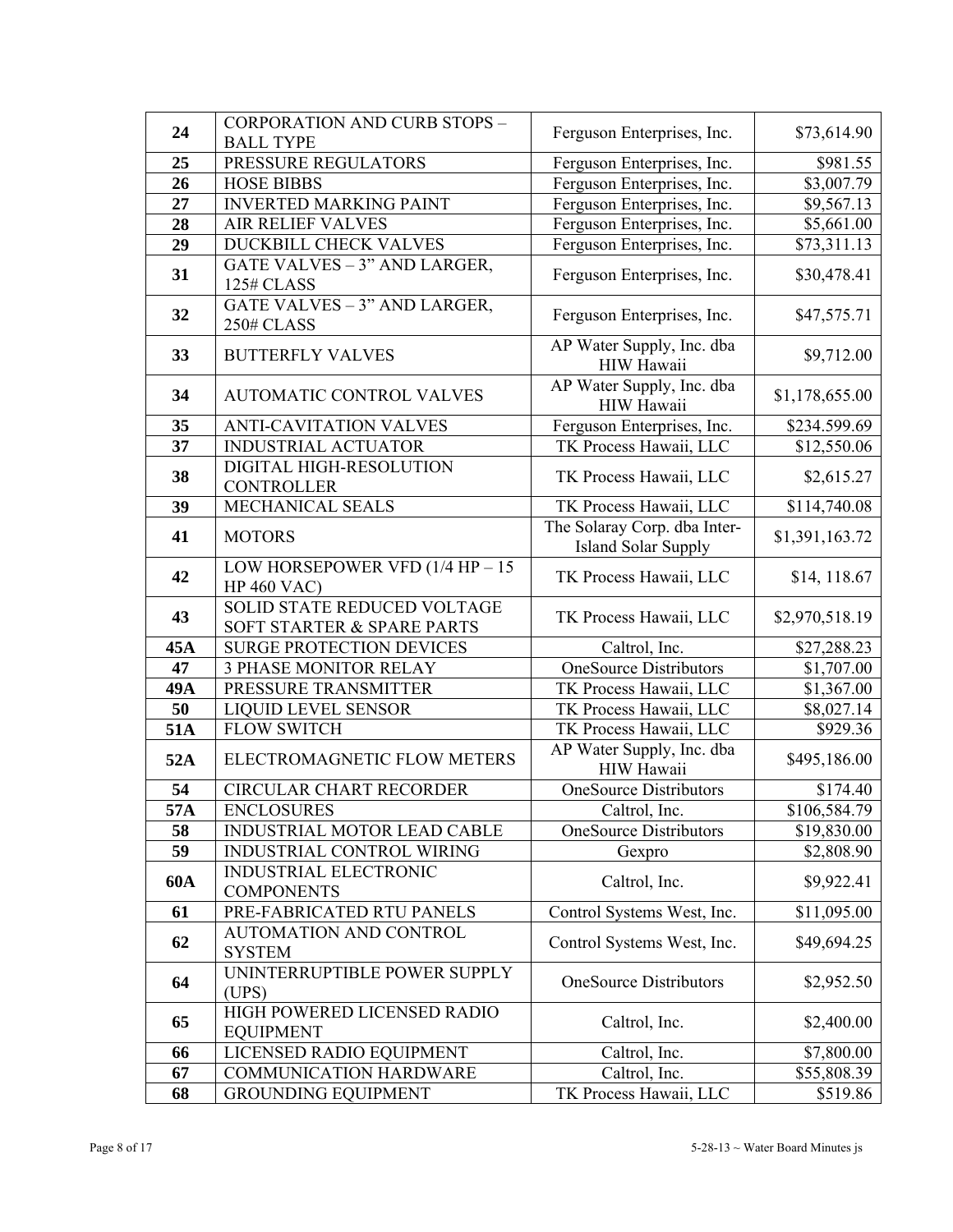| 70         | <b>CHLORINE GAS FEEDERS</b>                     | <b>OneSource Distributors</b> | \$12,013.92 |
|------------|-------------------------------------------------|-------------------------------|-------------|
| 72         | DIGITAL CHLORINE CYLINDER<br><b>SCALES</b>      | TK Process Hawaii, LLC        | \$5,959.85  |
| 73         | <b>CHEMICAL FEEDER PUMP</b>                     | Caltrol, Inc.                 | \$6,881.39  |
| 77         | <b>LEAK NOISE DATA LOGGERS</b>                  | Wong's Equipment & Service    | \$30,490.84 |
| 78         | HATCH FRAMES AND COVERS                         | BK, Inc.                      | \$6,490.00  |
| <b>79A</b> | LIGHT EMITTING DIODE (LED)<br><b>LUMINARIES</b> | TK Process Hawaii, LLC        | \$7,322.78  |

For the following Sections: 30 (Valve Box Debris Cap), 36 (Pump Control Ball Valves), 40 (Regenerative Turbine Pump), 44 (Non-Automatic Transfer Switch, 46 (Power Monitoring Equipment), 48 (Pressure Transducer), 53 (Venturi Differential Flow Meters), 55 (Paperless Digital Recorder), 56 (Autodialers), 63 (Programming Services), 69 (Chlorinators), 71 (Stand-Alone Chlorine Gas Detector), 74 (High Density Polyethylene (HDPE) Discharge Tubing), 75 (Water Quality Equipment), and 76 (Ultrafiltration Package Plant), no bids were received.

For the Sections where no bids were received, staff shall obtain quotations in the best interest of the Department.

Ms. Garson said that the Department had requested that the Board defer Section 59, involving the bid for Industrial Control Wiring.

ACTION: Mr. Perry moved to defer Section 59; seconded by Ms. Lee Loy, and carried unanimously by voice vote.

MOTION: Mr. Perry moved to approve all Sections above, minus Section 59; seconded by Mr. Kaneshiro.

The Manager-Chief Engineer explained that this list is to establish a price list, so that DWS has a price for items it needs during the course of the year. It does not necessarily mean that DWS will buy everything on the list.

Mr. Perry asked what Section 52A was.

The Manager-Chief Manager said that it was for electromagnetic flow meters, which are master meters that are installed on well sites or tank sites. The devices measure daily flows that serve a huge service area, he said.

Mr. Robinson asked about Section 41, listed as "Motors." He asked whether that referred to all motors, or certain types of motors.

Mr. Ikeda said that it refers to an array of motors of different sizes in use around the island. The total price is \$1.3 million, but it includes about 50 different types and sizes of motors.

Mr. Robinson asked if that price would be for one motor.

Mr. Ikeda said no, it is for the combination of all of the different motors. When DWS awards on this Section, the Department lists all of the motors, and puts a unit price on each motor. When DWS puts out the specifications for this Section, it is looking for the lowest price for the whole thing (i.e., the sum of all of the motors). He noted that it was the same case with Item 41 that Mr. Perry earlier asked about, i.e., the electromagnetic flow meters. The price is for all of the different sizes of meters, priced together.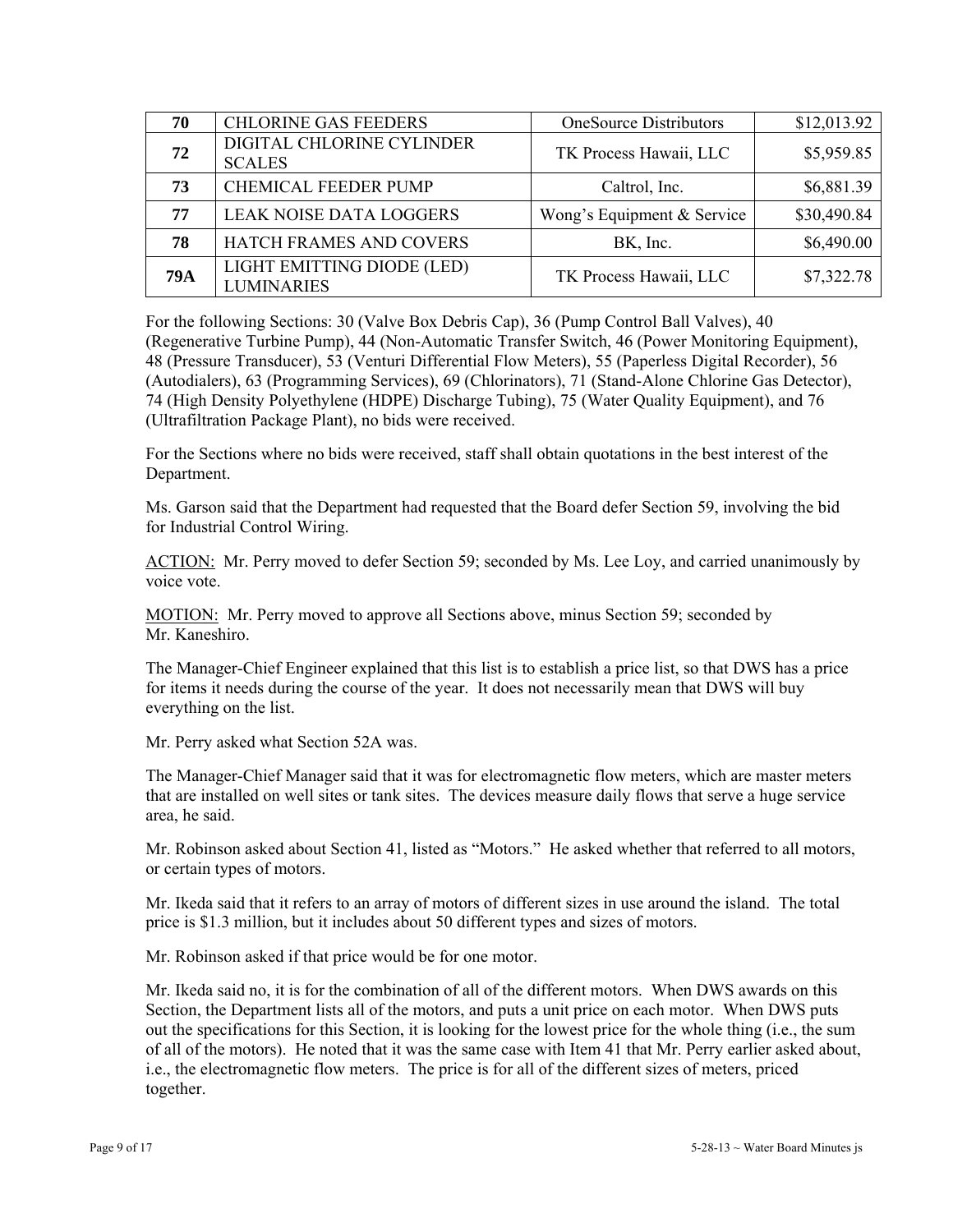The Manager-Chief Engineer asked how much a 6-inch meter would cost, for example.

Mr. Inaba said that combination meters cost around \$2,000.00, while other types cost under \$1,000.00.

The Manager-Chief Engineer said that this shows the Board the magnitude as far as the cost of the meters, compared with a regular house meter, which costs about \$45-50.

ACTION: Motion carried unanimously by voice vote.

## C. **MATERIAL BID NO. 2013-03, FURNISH BASE COURSE, SAND, COLD MIX, HOT MIX, PORTLAND CEMENT AND NO. 3F ROCK TO THE DEPARTMENT OF WATER SUPPLY:**

Bids for this contract were opened on May 16, 2013, at 1:30 p.m., and the following are the bid results.

|           |                                                                    | Yamada &<br>Sons, Inc. | <b>WHC LTD</b><br>dba West<br>Hawai'i<br>Concrete | Grace<br><b>Pacific</b><br>Corp. | $\mathbf{J}$ as. W.<br>Glover, Ltd. |
|-----------|--------------------------------------------------------------------|------------------------|---------------------------------------------------|----------------------------------|-------------------------------------|
|           | <b>DISTRICT I:</b>                                                 |                        |                                                   |                                  |                                     |
| A.        | 3/4-Inch Base Course (Cost per ton)                                | \$17.00                | No Bid                                            | No Bid                           | \$33.00                             |
| В.        | 1½-Inch Base Course (Cost per ton)                                 | \$16.00                | No Bid                                            | No Bid                           | \$31.00                             |
| C.        | No. 3F Rock (Cost per ton)                                         | \$25.00                | No Bid                                            | No Bid                           | \$41.00                             |
| D.        | #4 Sand (Cost per ton)                                             | \$50.00                | No Bid                                            | No Bid                           | \$40.00                             |
| E.        | Mortar Sand - ASTM C144 (Cost per ton)                             | No Bid                 | No Bid                                            | No Bid                           | \$64.00                             |
| F.        | Portland Cement 94 lb. bags (Cost per bag)                         | No Bid                 | No Bid                                            | No Bid                           | \$32.00                             |
| G.        | Cold Mix-ASTM D4215-87 (Cost per ton)                              | \$149.00               | No Bid                                            | No Bid                           | \$145.00                            |
| H.        | Blended Material 60% #4 Sand and 40% No.<br>3F Rock (Cost per ton) | \$52.10                | No Bid                                            | No Bid                           | \$57.00                             |
| Ι.        | Hot Mix - County Mix IV                                            | \$153.00               | No Bid                                            | No Bid                           | \$143.00                            |
|           | <b>DISTRICT II:</b>                                                | Yamada&<br>Sons, Inc.  | <b>WHC LTD</b><br>dba West<br>Hawai'i<br>Concrete | Grace<br><b>Pacific</b><br>Corp. | Jas. W.<br>Glover, Ltd.             |
| A.        | 3/4-Inch Base Course (Cost per ton)                                | No Bid                 | \$12.22                                           | No Bid                           | No Bid                              |
| <b>B.</b> | $1\frac{1}{2}$ -Inch Base Course (Cost per ton)                    | No Bid                 | \$11.06                                           | No Bid                           | No Bid                              |
| C.        | No. 3F Rock (Cost per ton)                                         | No Bid                 | \$17.00                                           | No Bid                           | No Bid                              |
| D.        | #4 Sand (Cost per ton)                                             | No Bid                 | \$21.34                                           | No Bid                           | No Bid                              |
| Ε.        | Mortar Sand - ASTM C144 (Cost per ton)                             | No Bid                 | \$40.54                                           | No Bid                           | No Bid                              |
| F.        | Portland Cement 94 lb. bags (Cost per bag)                         | No Bid                 | No Bid                                            | No Bid                           | No Bid                              |
| G.        | Cold Mix-ASTM D4215-87 (Cost per ton)                              | No Bid                 | No Bid                                            | No Bid                           | No Bid                              |
|           |                                                                    |                        |                                                   |                                  |                                     |

|               | <b>DISTRICT III:</b>                            | Yamada &<br>Sons, Inc. | WHC LTD<br>dha West<br>Hawai'i<br><b>Concrete</b> | <b>Grace Pacific</b><br>Corp. | Jas. W.<br>Glover,<br>Ltd. |
|---------------|-------------------------------------------------|------------------------|---------------------------------------------------|-------------------------------|----------------------------|
| A.            | 3/4-Inch Base Course (Cost per ton)             | No Bid                 | \$17.17                                           | No Bid                        | No Bid                     |
| B             | $1\frac{1}{2}$ -Inch Base Course (Cost per ton) | No Bid                 | \$15.82                                           | No Bid                        | No Bid                     |
| $\mathcal{C}$ | No. 3F Rock (Cost per ton)                      | No Bid                 | \$22.73                                           | No Bid                        | \$60.00                    |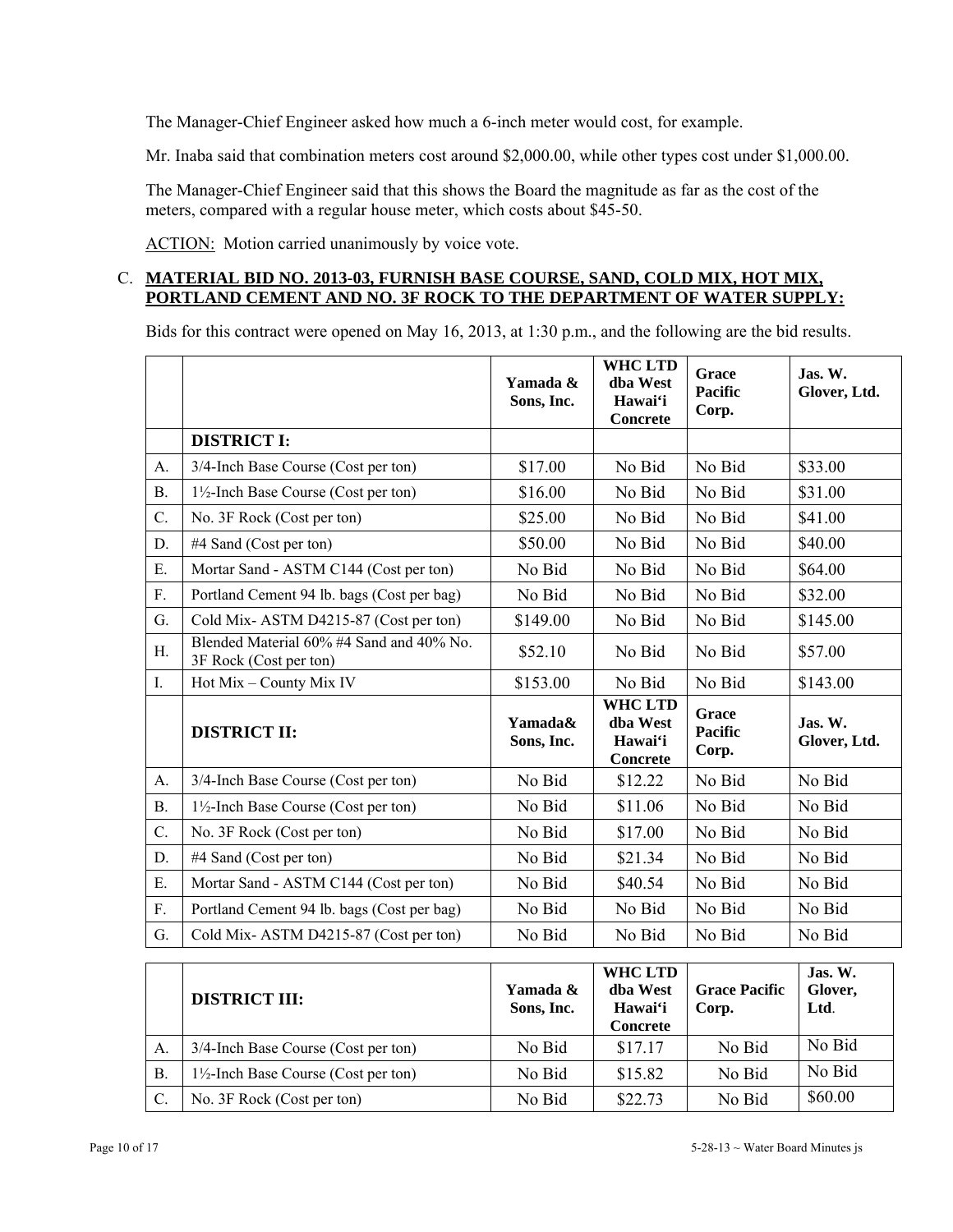| D            | $#4$ Sand (Cost per ton)                   | No Bid | \$27.79 | No Bid   | \$56.00 |
|--------------|--------------------------------------------|--------|---------|----------|---------|
| Е.           | Mortar Sand - ASTM C144 (Cost per ton)     | No Bid | \$53.93 | No Bid   | No Bid  |
| $\mathbf{F}$ | Portland Cement 94 lb. bags (Cost per bag) | No Bid | No Bid  | No Bid   | No Bid  |
| G.           | Cold Mix-ASTM D4215-87 (Cost per ton)      | No Bid | No Bid  | \$146.00 | No Bid  |
| Н.           | Hot Mix - County Mix IV (Cost per ton)     | No Bid | No Bid  | \$145.10 | No Bid  |

The Manager-Chief Engineer recommended that the Board award the contract for MATERIAL BID NO. 2013-03, FURNISH BASE COURSE, SAND, COLD MIX, HOT MIX, PORTLAND CEMENT, AND NO. 3F ROCK TO THE DEPARTMENT OF WATER SUPPLY, by Parts to the following for the amounts shown above, and that either the Chairperson or the Vice-Chairperson be authorized to sign the contract(s), subject to review as to form and legality of the contract(s) by Corporation Counsel.

| District $I -$   | Parts A, B, C, and H to Yamada & Sons, Inc.<br>Parts D, E, F, G and I to Jas. W. Glover, Inc.             |
|------------------|-----------------------------------------------------------------------------------------------------------|
| District $II -$  | Parts A, B, C, D and E to WHC LTD dba West Hawai'i Concrete                                               |
| District $III -$ | Parts A, B, C, D and E to WHC LTD dba West Hawai'i Concrete<br>Parts G and H to Grace Pacific Corporation |

For the Parts where no bids were received, staff shall obtain quotations in the best interest of the Department. The contract period shall be from July 1, 2013, to June 30, 2014.

ACTION: Mr. Greenwell moved to approve; seconded by Mr. Perry, and carried unanimously by voice vote.

## D. **WATER HAULING BID NO. 2013-05, PRICE AGREEMENT TO PROVIDE WATER HAULING SERVICES TO VARIOUS LOCATIONS ISLAND-WIDE (ON AN AS-NEEDED BASIS) FOR THE DEPARTMENT OF WATER SUPPLY:**

Bids for this contract were opened on May 16, 2013, at 2:30 p.m., and the following are the bid results.

| 1. | <b>Carnor Sumida dba ACR Water Hauling</b>                       |             |
|----|------------------------------------------------------------------|-------------|
|    | 4,000-, and 5,000-gallon water trucks (price for all districts): |             |
|    | <b>Regular Hours</b>                                             | \$85.35/hr. |
|    | Overtime Hours                                                   | \$97.09/hr. |
|    |                                                                  |             |

## **2. Kea'au Service Station, Inc.**

| 4,200-, and 5,000-gallon water truck (price for all districts): |          |
|-----------------------------------------------------------------|----------|
| <b>Regular Hours</b>                                            | \$129.42 |
| Overtime Hours                                                  | \$145.41 |
| $6,000$ -gallon water truck (price for all districts):          |          |
| <b>Regular Hours</b>                                            | \$142.36 |
| Overtime Hours                                                  | \$158.35 |

The Manager-Chief Engineer recommended that the Board defer this Item, pending the staff's review of the prices. He noted that the bidders have 60 days to hold their prices.

ACTION: Ms. Lee Loy moved to defer; seconded by Mr. Greenwell, and carried unanimously by voice vote.

# E. **AD HOC FINANCE COMMITTEE REPORT:**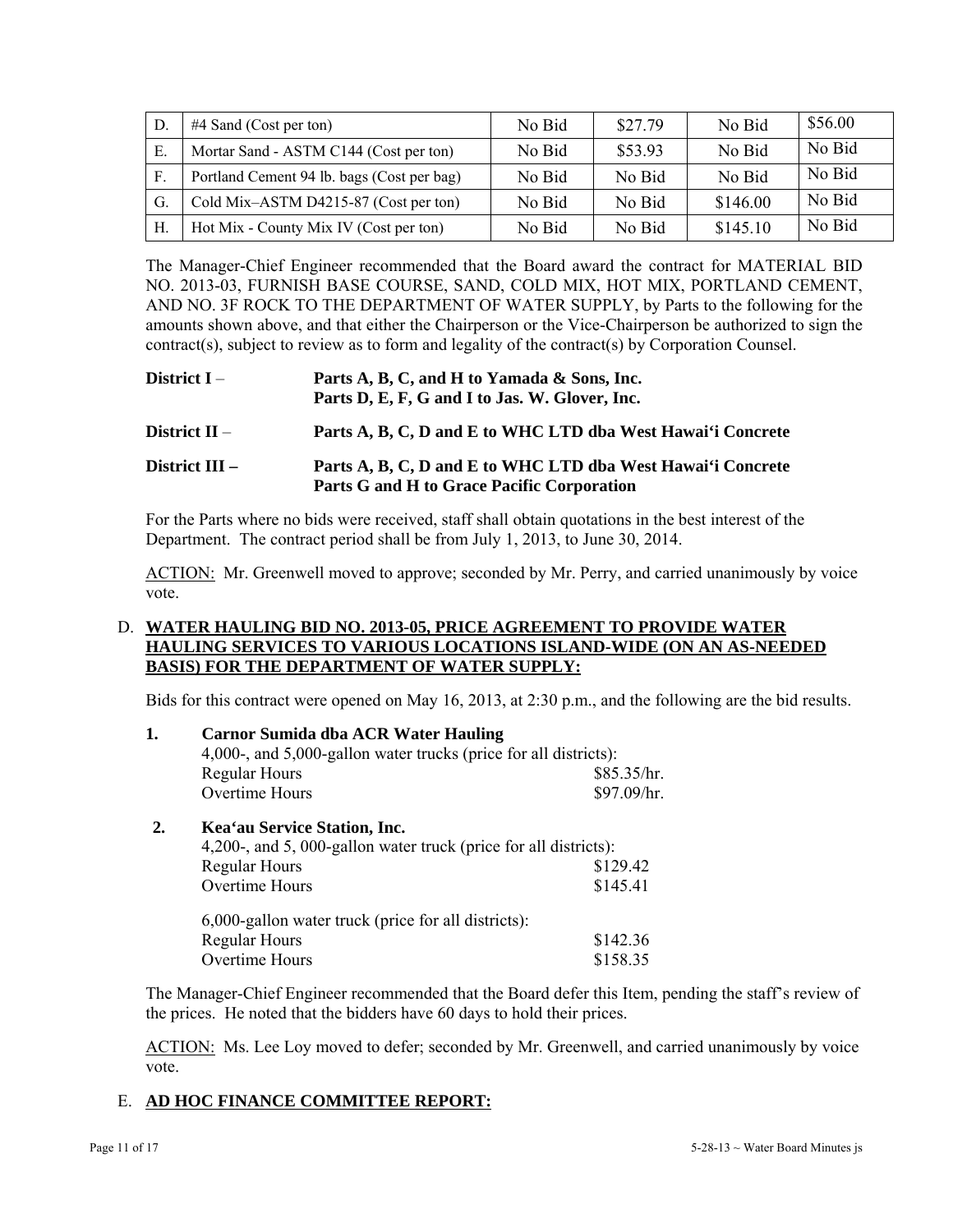No report.

## F. **ENERGY MANAGEMENT ANALYST UPDATE:**

Ms. Myhre explained to the two new Board members that her job is to monitor the Department's energy use, to seek avenues of energy efficiency, to save DWS money on its HELCO bills, and to seek opportunities for generating electricity within the water system. She said that every quarter she prepares a Green Initiatives report, which she distributed through the Board packets this month. Among the highlights, Ms. Myhre said the Department was averaging about 7,300 gallons of diesel and gasoline use per month during the first three months of 2013. That is below what DWS has been averaging in fuel use the past couple of years, she said.

Ms. Myhre said she also tracks recycling at the Department's baseyards and the Main Office. Recycling has been fairly steady, and in fact has increased a bit recently. On power generation, DWS has three hydro-generators: at the Waimea Treatment Plant, in Kaloko near Costco, and at the Kahalu'u Shaft. In Waimea, the electricity is used on-site and excess electricity there is sold to HELCO. At the Kaloko site, all of the electricity is sold back to HELCO, and at the Kahalu'u Shaft, all of the electricity is used on-site to operate DWS's motors. At that one site, the hydro-generator has pretty much paid for itself in terms of energy savings.

Ms. Myhre explained the Rider M contracts that DWS has with HELCO, whereby DWS has agreed to shut the motors off at 11 wells during peak hours. In exchange, DWS gets a discount on electricity from HELCO. She noted that the amount of discount that DWS gets under Rider M has dropped from a high of \$27,000.00 a month in savings in 2011 to \$20,000.00 a month. The drop in discounts comes when DWS needs to run a Rider M well during peak hours. This happens when a nearby well goes down and the nearest Rider M well is kept running to compensate. Ms. Myhre is meeting with the Kona Baseyard electrician and HELCO tomorrow, to show them the benefits to DWS of the Rider M program. They will also look at what happened over the past year, when DWS had to shut off the timers of some of its Rider M wells' motors and run during the peak period (and thus lose out on the discount from HELCO).

DWS is currently reviewing a Power Purchase Agreement (PPA) with Site Constructors for the Lālāmilo Windfarm repowering project. Site Constructors, the contractor recently chosen for the windfarm project, also owns the windfarm at Hāwī. DWS is looking at an in-service date of 2015 for the Lālāmilo Windfarm.

Mr. Perry asked why the in-service date was 2015.

Ms. Myhre said DWS is in the process of doing an Environmental Assessment (EA), which takes time to complete. The bat surveys have begun, and there will be a need for various bird surveys as well. The surveys must be done during the migration period, she said. The design needs to be done, and HELCO needs to approve an inter-connect agreement. That will all take time, she said. DWS also needs to get a final lease from the Department of Land and Natural Resources (DLNR) for the 80-acre site. That lease approval will occur only after the EA is done. With all these steps to undergo, an in-service date of 2015 has been predicted.

Mr. Greenwell told Ms. Myhre that his associates had recently gotten a better rate from HELCO on stand-by pumping for the Department of Agriculture's two wells in Waimea.

Ms. Myhre received that news with great interest.

Mr. Greenwell said his associates had pleaded the case with HELCO, and HELCO gave them a slightly better rate and a slightly better pump testing schedule. He advised Ms. Myhre to nudge HELCO to get a better deal for DWS.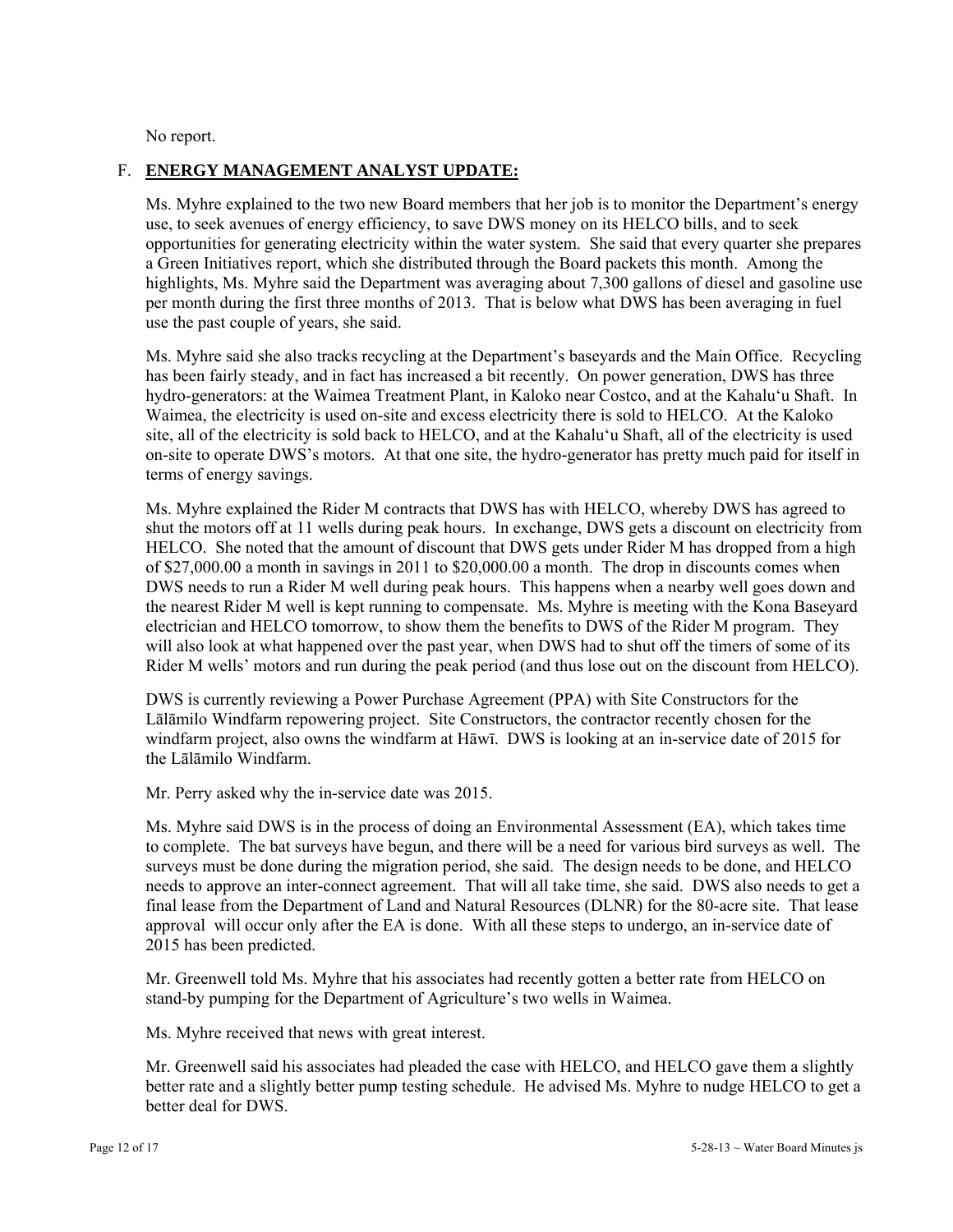Regarding the Rider M contracts, Mr. Uyeda asked if the contracts are specifically for DWS's Kona wells or for wells island-wide.

Ms. Myhre said the Rider M program covered 11 wells island-wide, whose motors are shut off during the peak hours of  $5:00$  p.m. to  $9:00$  p.m.

Mr. Uyeda asked if the reason to run the Rider M wells during peak time was due to mechanical or operational circumstances.

Ms. Myhre said DWS shuts a Rider M well's motor's timer off when other wells in the same system are not pumping enough water to meet demand. DWS makes sure that there is enough storage, etc. The scenario is that a primary well in the same area that feeds water to the system goes off-line, and therefore a Rider M well that normally shuts off during peak hours has to go back on because there is not enough water to meet demand.

Mr. Robinson asked about Site Constructors; he asked if that was Mr. Michael Saffelt's group.

Ms. Myhre said no, it is Mr. Richard Horn and his group, based in 'Upolu, near the airport in Kohala.

Mr. Robinson asked if Site Constructors had to do an EA for their windfarm up there.

Ms. Myhre confirmed this; Site Constructors is very familiar with the process. They are doing an ongoing survey of various species, and so they are on top of the whole process, she said.

Mr. Robinson asked if the EA is a condition or a requirement for the issuance of the lease for the site.

The Manager-Chief Engineer said that it is a DLNR requirement; DWS must do an EA for DLNR's review and approval of the lease.

Mr. Robinson noted that DLNR has committed to issue the lease to DWS, provided that DWS fulfills those conditions.

Ms. Myhre confirmed this; DWS has an approval-in-concept, in writing, and DWS has access to the property.

Mr. Perry asked whether, under the Rider M program, the pumps are dedicated. He asked whether DWS can swap off the Rider M benefits to any well when one well goes down.

Ms. Myhre said that DWS cannot swap off to another meter; the Rider M contract is with a particular meter. She explained that at a Rider M site, DWS is essentially curtailing demand. Under Rider M, HELCO looks at the average demand for three months or so, and gives DWS a credit based on that curtailed demand for the site. Each Rider M site has its own Rider M contract, she said.

## G. **MONTHLY PROGRESS REPORT**:

Chairperson Taniguchi asked about the comments on the Ola'a No. 6 Production Well project in Puna. One comment said that the project was put on hold as of April 25. The project was 96.9 percent completed, and the last comments said that the contractor was to test again in mid-April. The Chairperson asked the Manager-Chief Engineer to explain what happened.

The Manager-Chief Engineer said that this project was where a sub-contractor was electrocuted. During the last month or so, insurance people and attorneys have been investigating, and DWS has asked the contractor to stay off the site until the investigation is complete. DWS wants to make sure that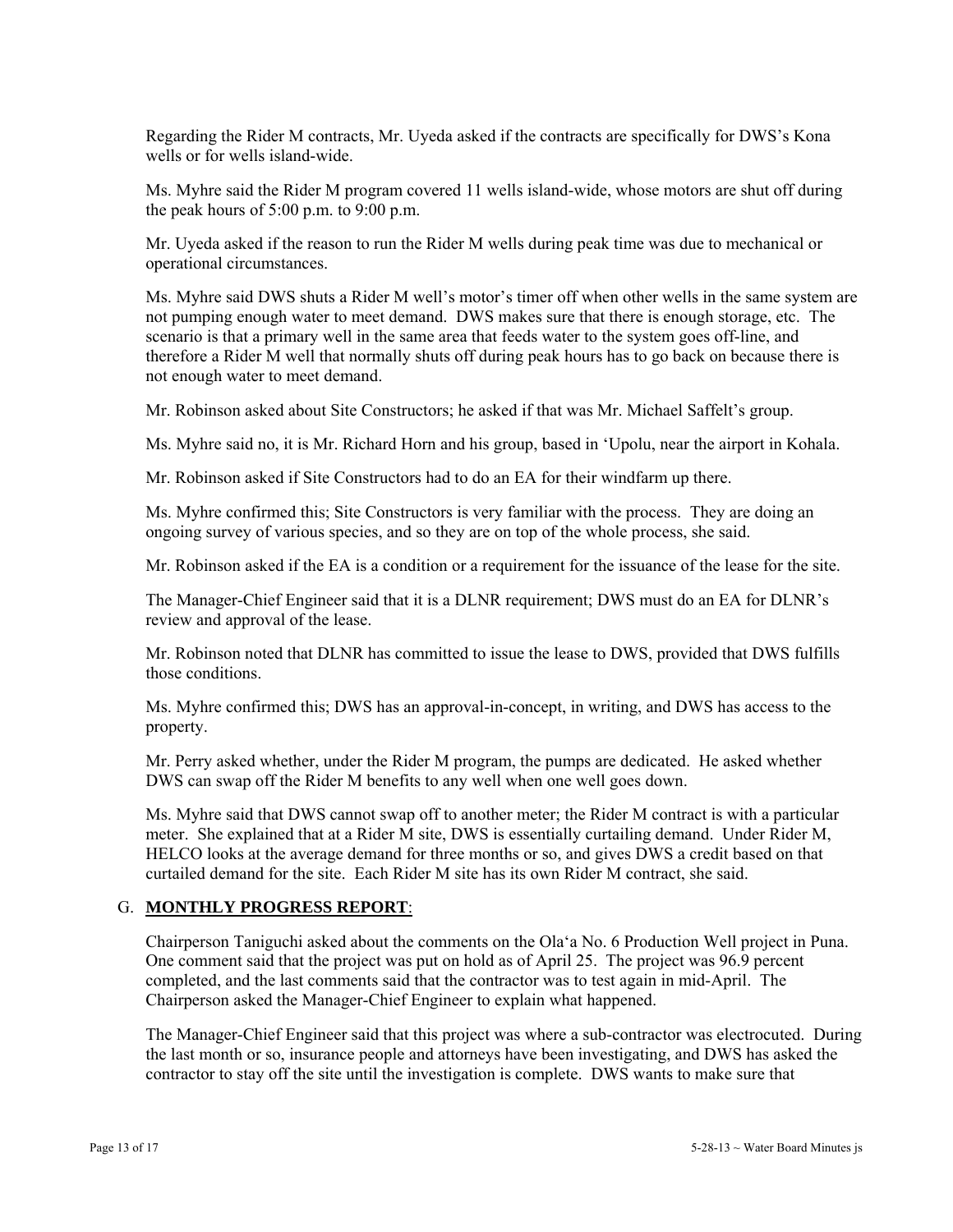everything is safe to go back in, he added. He confirmed that the project was nearly complete when the incident took place.

## H. **REVIEW OF MONTHLY FINANCIAL STATEMENTS:**

Chairperson Taniguchi asked about the entry under Engineering, Contractual Services and Operations; he asked what caused that to be above budget.

Mr. Sumada said the Contractual Services account was charged for some reservoir fees levied by DLNR; these fees are new ones recently imposed on DWS.

Chairperson Taniguchi asked whether the consulting fee for the Hawaiian Ocean View Estates project was part of the same account.

Mr. Sumada said no, that was separate. It referred to consulting fees for work done by Mr. Tom Nance on the project design.

Chairperson Taniguchi asked Mr. Sumada to talk about the Operations account dealing with the clearwater reservoir.

Mr. Sumada explained that for larger projects, DWS sets up Engineering Work Orders (E.W.O.'s) that will accumulate all of the costs that are incurred on the project. Payments to contractors, for example, are primarily the larger amounts that hit those E.W.O.'s, he said. The Work Orders stay open until the project is completed, and can stay open for two or three years or so. It depends on how long it takes to finish the project, Mr. Sumada said. While those Work Orders accumulate, those costs do not appear on DWS's Income Statement as an expense; they show up on DWS's Balance Sheet as "Construction Work in Progress," which is an asset. When the project is completed, DWS closes out the Work Order, and it stays on the Balance Sheet, but the dollar amounts from that "Work in Progress" are moved to Fixed Asset Accounts, such as reservoirs, transmission lines, etc. Those are asset accounts which DWS then depreciates over the life of the asset. In the present case with the Operations budget, some of the costs that were closed down – instead of being capitalized to fixed assets – were transferred as *expenses*  in the Operations budget. Because those costs typically relate to large projects, the amounts that get expensed are larger amounts that tend to throw off Mr. Ikeda's Operations budget, Mr. Sumada said.

Mr. Ikeda jokingly said it was not his fault.

Mr. Sumada said that every now and then, these costs have to be transferred to the expense account; Mr. Ikeda indeed has no control over unforeseen costs like this that hit during the course of the year.

## H. **MANAGER-CHIEF ENGINEER'S REPORT:**

The Manager-Chief Engineer provided an update or status on the following:

- 1) Kawailani Tank update The contractor continues to do work on-site; Mr. Inaba is in close contact with the contractor to ensure that work continues. The directive is to ensure that this project is done, and Mr. Inaba is on it. DWS still needs to get more definite costs on the items that still need to be done, so that DWS can execute a change order. There will be additional costs because of the long delays in this project, the Manager-Chief Engineer said. DWS will just have to eat these additional costs; DWS will bring that before the Board when the contractor submits his costs.
- 2) Pu'ukala/Kona Ocean View Properties Subdivision Improvement District Update The County Council is scheduling a Public Hearing in Kona next week regarding this project. Once the Public Hearing is held, the Council will be able to approve the ordinance to establish the Improvement District. At that point, DWS will be able to execute the Agreements with the Bond Counsel and the U.S. Department of Agriculture, and then issue the Notice to Proceed to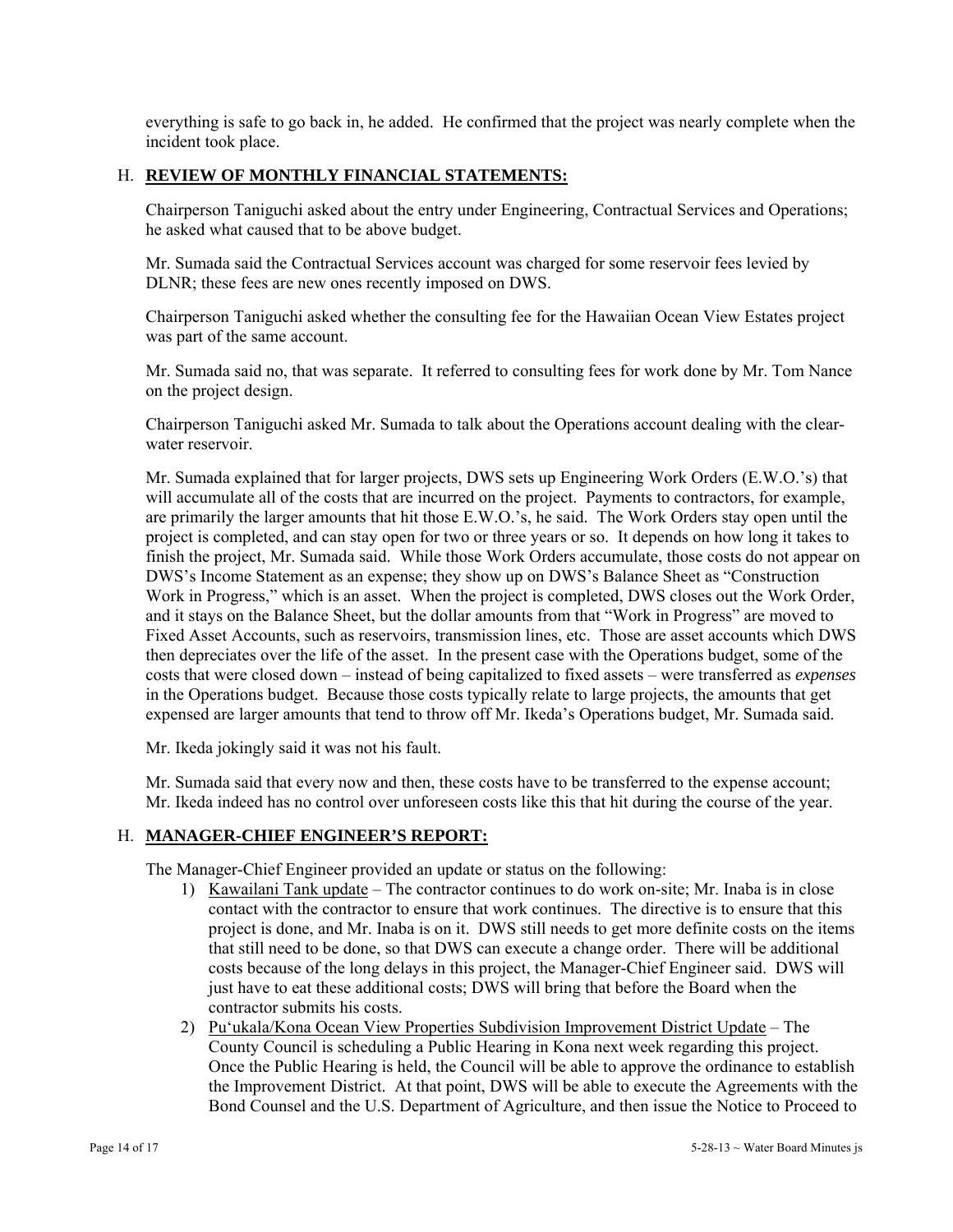4) Public Information and Education Specialist Update –Ms. Aton said there were some meetings regarding the Kalaoa Deep Well site, which will be dealt with today in Executive Session. There were also meetings regarding the incident at the Ola'a No. 6 Well project. The Department is preparing for the Public Hearing on the Pu'ukala/Ocean View Properties Subdivision Improvement District next week. DWS has participated in the Mayor's talk-story sessions regarding the County Budget in Honoka'a, Kona, Pāpa'ikou and Hilo. Mr. Robinson asked what was wrong with the Ocean View well. The Manager-Chief Engineer said that the motor had burned out, and the motor has been sent to the Mainland for investigation. Mr. Inaba said that the motor was to be taken apart to ascertain what caused it to burn out. Mr. Robinson asked whether there might be too much solid material in the well water. The Manager-Chief Engineer said no, he did not think so. Mr. Greenwell asked if DWS had incurred liability on the motor and pump, as far as having to ship the motor back; he asked if that was the Department of Public Works' (DPW's) responsibility. The Manager-Chief Engineer said that DWS had operated the pump and motor for just over a year, and the warranty period had expired. The repair and maintenance of the pump and motor were DWS's responsibility. Mr. Greenwell asked whose responsibility it is if the currently operating motor fails after the warranty period. The Manager-Chief Engineer said that DPW is not involved at all. When DWS took over the operation and maintenance of this system, the County had actually assigned the operations and maintenance to DWS. Therefore, the only responsibility that DPW has is to pay for the water that is being used at the spigot site, as well as the maintenance of the spigot site itself. As far as the overall system operation and maintenance, it is purely DWS's responsibility. The Manager-Chief Engineer pointed out that DWS is keeping close tabs on the costs to run the system. If the costs exceed normal rates, DWS may have to impose special rates on whoever is purchasing water off of this system, i.e., the water haulers and DPW. The costs include the repair and maintenance of the facility, he noted. Mr. Robinson asked if the brouhaha involving the water haulers has blown over. The Manager-Chief Engineer said that the Legislative Auditor has been in contact with DWS for information, and DWS will be meeting with the Legislative Auditor sometime next week to iron out some of the details regarding the Legislative Auditor's study. That study is still being worked on, he said. Ms. Aton said that the atmosphere among the community has undergone a nice change since last year. DWS has gotten thanks from the community following the well repair. Chairperson Taniguchi noted that the scope of the Legislative Auditor's audit was to determine whether or not the Department followed the Department's rules (on allotting the meters at the Ocean View facility). The Department was specific on what the audit would cover; DWS needs to make that clear. The Manager-Chief Engineer said yes, the fact that DWS did follow its rules was one part of it; moving forward, the question is what will be the next step. There will be recommendations from the Legislative Auditor regarding what DWS will do in the next situation, he said.

# J. **CHAIRPERSON'S REPORT:**

Chairperson Taniguchi noted that earlier in the month, he, Ms. Lee Loy, Mr. Greenwell and Mr. Perry had attended the AWWA Hawai'i section conference on Oahu. He said that attendance at such conferences was really valuable, and he encouraged all of the Board to take the opportunity to attend conferences to learn more about water. He reminded the attendees at the AWWA conference to submit their trip reports to Ms. Doreen Jollimore, the Department's Private Secretary.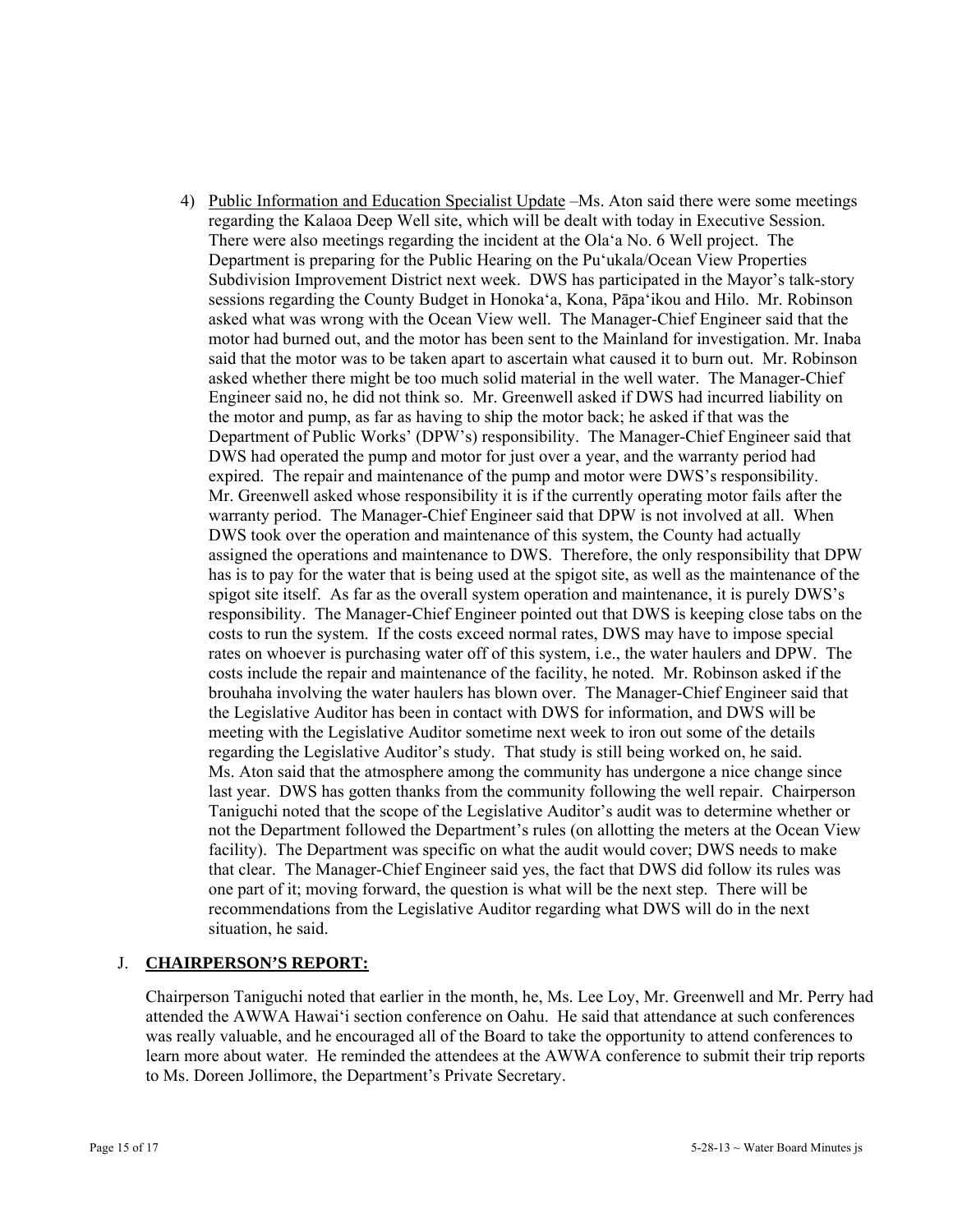## 8) EXECUTIVE SESSION RE: KALAOA WELL AND RESERVOIR SITE AND ACCESS:

The Water Board convened an executive meeting, closed to the public, pursuant to Hawai'i Revised Statutes, Sections 92-4, 92-5(a)(4), and 92-5(a)(8) for the purpose of consulting with the Water Board's attorney on questions and issues pertaining to the Water Board's powers, duties, privileges, immunities and liabilities. A two-thirds vote, pursuant to HRS Section 92-4, is necessary to hold an executive meeting.

## 9) EXECUTIVE SESSION RE: QUEEN KA'AHUMANU HIGHWAY WIDENING – PHASE 2 PROJECT:

The Water Board convened an executive meeting, closed to the public, pursuant to Hawai'i Revised Statutes, Sections  $92-4$ ,  $92-5(a)(4)$ , and  $92-5(a)(8)$  for the purpose of consulting with the Water Board's attorney on questions and issues pertaining to the Water Board's powers, duties, privileges, immunities and liabilities. A two-thirds vote, pursuant to HRS Section 92-4, is necessary to hold an executive meeting.

ACTION: Mr. Perry moved to go into Executive Session for Item 8, regarding KALAOA WELL AND RESERVOIR SITE AND ACCESS and Item 9, QUEEN KA'AHUMANU HIGHWAY WIDENING – PHASE 2 PROJECT; seconded by Ms. Lee Loy, and carried unanimously by voice vote.

*(The Board recessed at 10:52 a.m., and reconvened for Executive Session at 11:01 a.m. The Executive Session ended at 11:45 a.m.)* 

ACTION: Ms. Lee Loy moved to follow Corporation Counsel's recommendation, which authorizes the Chairperson to collaborate with Corporation Counsel to send a letter to the DOT with the support of the Board, with copies of the letter to the legislators; seconded by Mr. Perry, and carried unanimously by voice vote.

## 10) ANNOUNCEMENTS:

## 1. **Next Regular Meeting:**

The next meeting of the Water Board will be held at 10:00 a.m. on June 25, 2013, at the Department of Water Supply, Operations Center Conference Room, 889 Leilani Street, Hilo, HI.

## 2. **Following Meeting:**

 $\mathcal{L}_\text{max}$ 

The following meeting of the Water Board will be held on July 23, 2013, at 10:00 a.m. on June 25, 2013, at the Department of Water Supply, Operations Center Conference Room, 889 Leilani Street, Hilo, HI.

# 11) ADJOURNMENT

ACTION: Mr. Uyeda moved to adjourn; seconded by Ms. Lee Loy, and carried unanimously by voice vote.

Chairperson Taniguchi adjourned the meeting at 11:47 a.m.

Secretary

Anyone who requires an auxiliary aid or service for effective communication or a modification of policies or procedures to participate in this Water Board Meeting should contact Janet Snyder, Secretary, at 961-8050 as soon as possible, but no later than five days before the scheduled meeting. *The Department of Water Supply is an Equal Opportunity provider and employer.* 

*Notice to Lobbyists: If you are a lobbyist, you must register with the Hawai'i County Clerk within five days of becoming a lobbyist. {Article 15, Section 2-91.3(b), Hawai'i County Code} A lobbyist means "any individual engaged for pay or other consideration who spends more than five hours in any month or \$275 in any six-month period for the purpose of attempting to influence legislative or administrative action by*